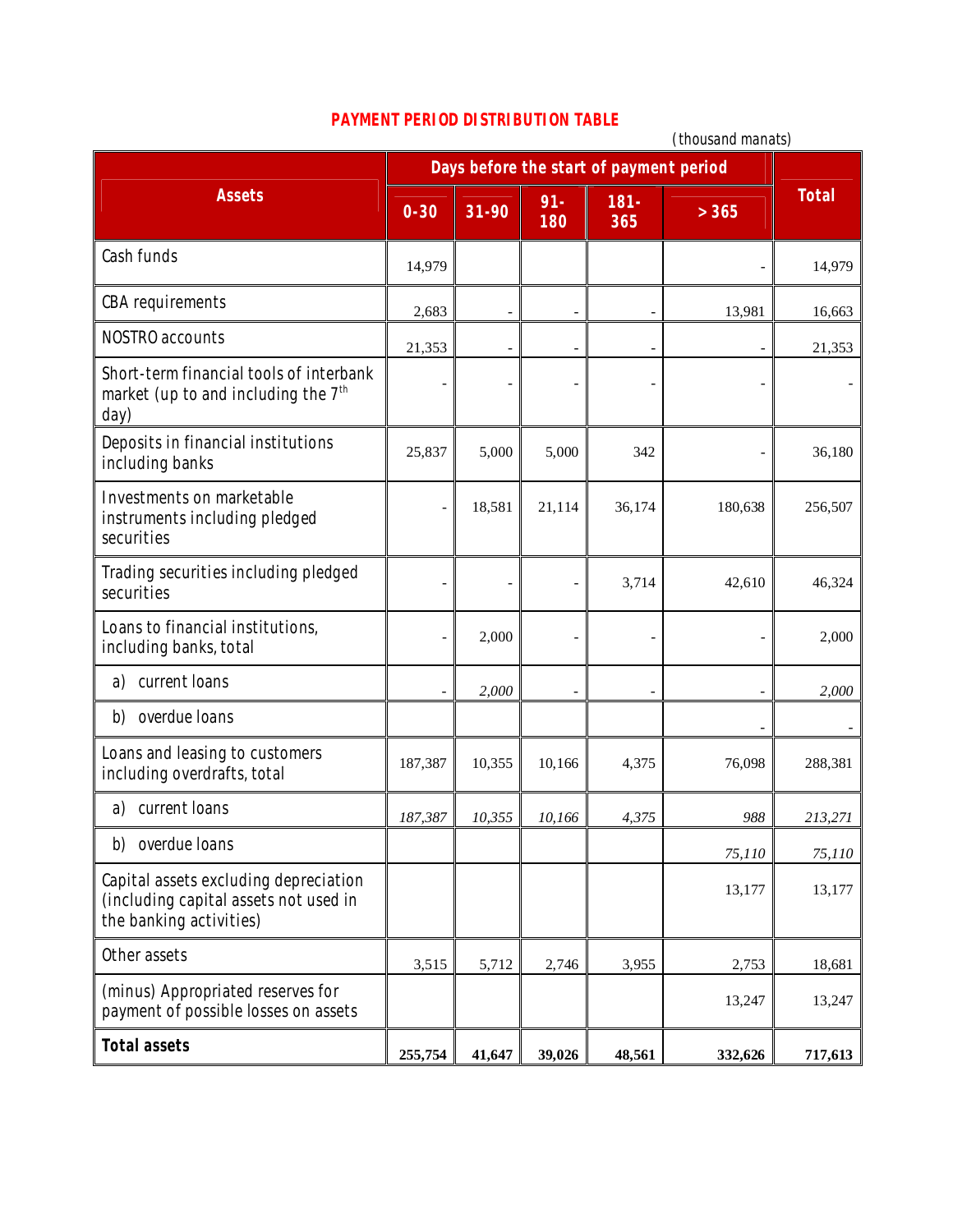|  |  | <b>PAYMENT PERIODS DISTRIBUTION TABLE (continued)</b> |  |  |
|--|--|-------------------------------------------------------|--|--|
|--|--|-------------------------------------------------------|--|--|

|                                                                                                                  |                                         |        |         |           | (thousand manats) |              |
|------------------------------------------------------------------------------------------------------------------|-----------------------------------------|--------|---------|-----------|-------------------|--------------|
| <b>Liabilities and equity</b>                                                                                    | Days before the start of payment period |        |         |           |                   |              |
|                                                                                                                  | $0 - 30$                                | 31-90  | 91-180  | 181-365   | > 365             | <b>Total</b> |
| Customer deposits                                                                                                | 286,941                                 | 4,318  | 23,331  | 60,205    | 11,969            | 386,764      |
| deposits repayable on demand<br>a)<br>(physical and legal entities)                                              | 286,941                                 |        |         |           |                   | 286,941      |
| time deposits with undefined<br>b)<br>maturity (physical and legal entities)                                     |                                         | 4,318  | 23,331  | 60,205    | 11,969            | 99,823       |
| <b>CBA</b> credits                                                                                               |                                         |        |         |           |                   |              |
| "LORO" accounts (correspondent accounts<br>of banks)                                                             | 16                                      |        |         |           |                   | 16           |
| Gained short-term financial tools of<br>interbank market (up to and including the<br>$7th$ day)                  |                                         |        |         |           |                   |              |
| Deposits of banks and other financial<br>institutions                                                            | 27,123                                  | 10,100 | 14,000  |           | 8,400             | 59,623       |
| Loans received from banks (for the period<br>above 7 days)                                                       | 1,615                                   | 15,533 | 10,326  | 6,370     |                   | 33,844       |
| Loans received from other financial<br>institutions including international<br>institutions                      |                                         |        | 60      |           | 29,100            | 29,160       |
| Other liabilities                                                                                                | 26,566                                  | 5,163  | 563     | 2,196     | 818               | 35,306       |
| Equities                                                                                                         |                                         |        |         |           | 172,900           | 172,900      |
| <b>Total liabilities (liabilities plus</b><br>equities)                                                          | 342,262                                 | 35,114 | 48,280  | 68,771    | 223,187           | 717,613      |
| Net amount of financial assets<br>(liabilities) for each period (Row 14,<br>Table IV-A minus Row 13, Table IV-B) | (86,508)                                | 6,534  | (9,254) | (20, 211) | 109,439           | (0.00)       |